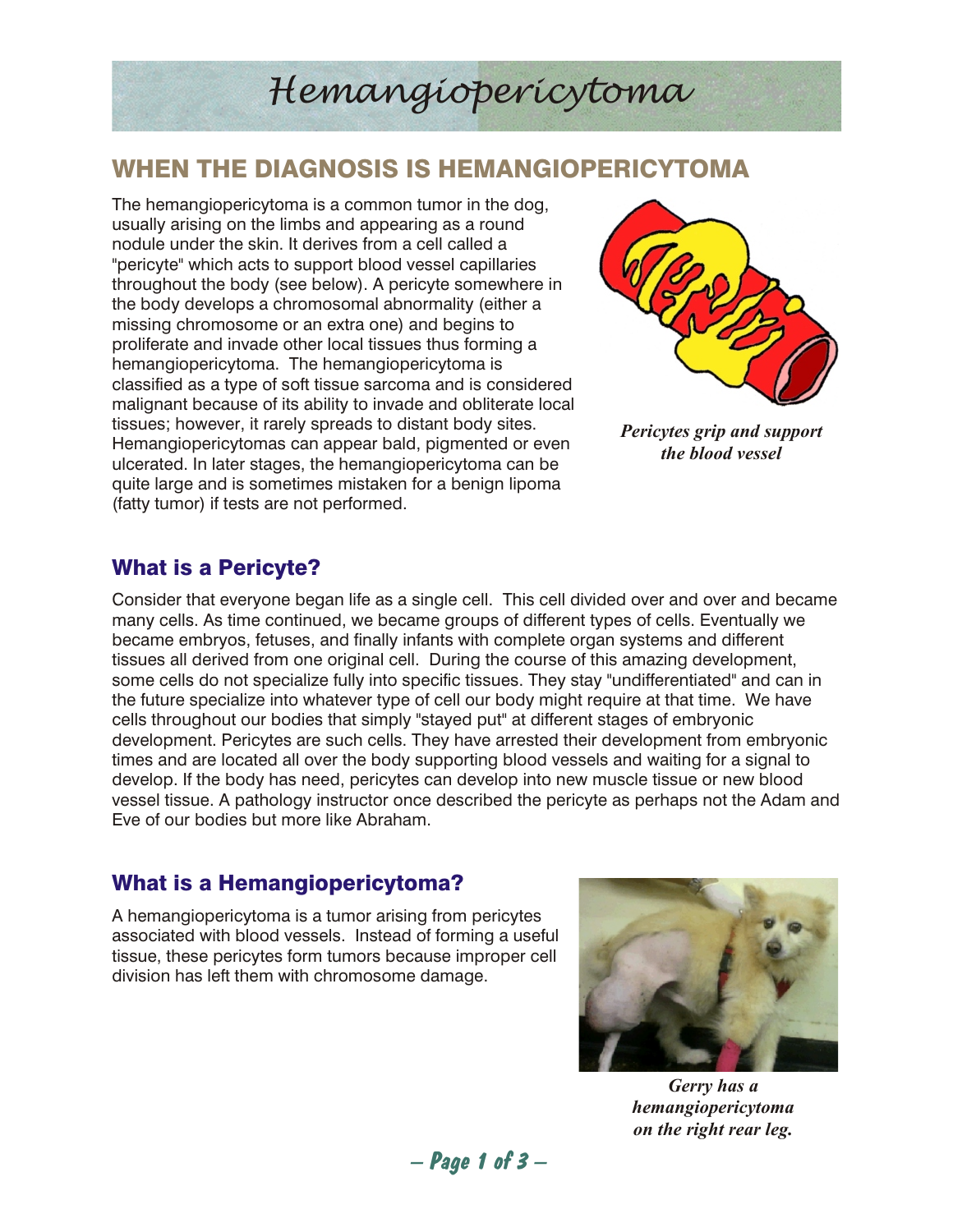## Is it Cancer?

The hemangiopericytoma does not spread through the body in the way one normally thinks of cancer. It does, however, tend to recur at the site of its original removal. When it recurs, it tends to grow back more deeply rooted and more difficult to remove than it was in its original form. Exactly how aggressive a particular tumor can be expected to behave will depend on several factors: how bizarre the cells appear under the microscope, whether the tumor has an area of dead tissue or not, and how rapidly its cells are dividing. All these factors are judged by the pathologist reading the biopsy and are translated into a grading system where Grade I is the slowest growing and least aggressive, Grade III is the most aggressive and Grade II is an intermediate form.

### What are the Treatment Options?

Treatment centers around local tumor control and this usually means surgery. A small hemangiopericytoma might be removable. A larger one could be partially removed. The problem is that the hemangiopericytoma is a blood vessel tumor. Bleeding can be spectacular with the larger growths and surgery becomes risky. The first step involves some sort of biopsy, either an attempt at removing the whole tumor or simply a mission to take a small piece and identify the tumor depending on the tumor size and amount of bleeding encountered. Once the growth is confirmed as hemangiopericytoma and the bulk of the tumor has been removed, the focus becomes slowing its growth/preventing recurrence. Here are the options after the initial surgery:

#### • **Radiation therapy**

The hemangiopericytoma is responsive to radiation therapy. This means that the cure rate after radiotherapy is 80-90% assuming the tumor has been reduced to microscopic size after surgical removal. Only the tumor site receives radiation in this type of therapy so the patient does not become ill though the area of radiation exposure will probably lose the ability to grow hair. Effective (definitive) radiation therapy unfortunately requires 15-18 treatments and the total cost in our area can easily run \$4000-\$4500. For radiotherapy to be effective, the tumor must first be surgically removed without visible remaining tumor present; otherwise the tumor is will be too big for a definitive response.

If the goal is not to cure the tumor but to simply slow its recurrence, "palliative" radiation is an option. This costs substantially less and typically involves a month of weekly treatments. This might not be able to prevent regrowth of the tumor but could certainly postpone it. Given that the tumor is slow growing to begin with, postponing regrowth might be as good as a definitive response.

• **Leave tumor alone for now and attempt another surgical removal when it recurs.** One option is to wait and see if the tumor regrows (it usually does). When it regrows, it can be re-removed; however, when it re-grows, it is usually more difficult to remove. Every time it is removed, it re-grows more invasively making the next surgery more difficult. If a second surgery removes the visible portions of the tumor successfully, radiation therapy can again be considered as above with similar success rate.

#### • **Leave tumor alone, let it grow back, do nothing.**

This may be a realistic option for an elderly patient as the hemangiopericytoma typically requires 6-12 months to grow back and longer to become disfiguring or invasive. An older patient may die of old age before the hemangiopericytoma comes back in a meaningful way. For a younger patient, however, this is probably a poor option as the tumor will eventually become, as mentioned, inoperable, disfiguring, and lethal. In this situation, a more definitive plan is better.